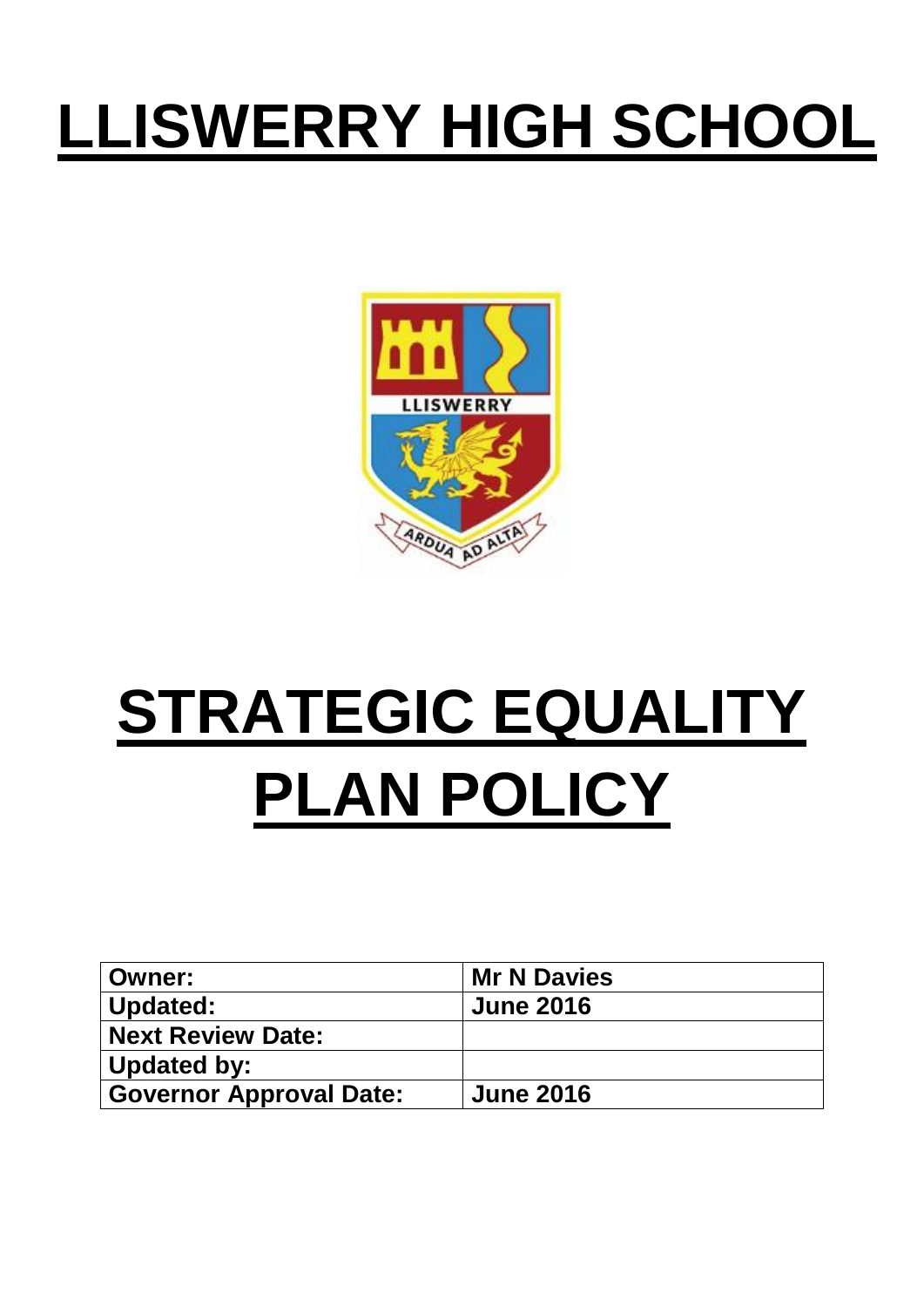### **Lliswerry High School Strategic Equality Plan**

**2016 - 2019**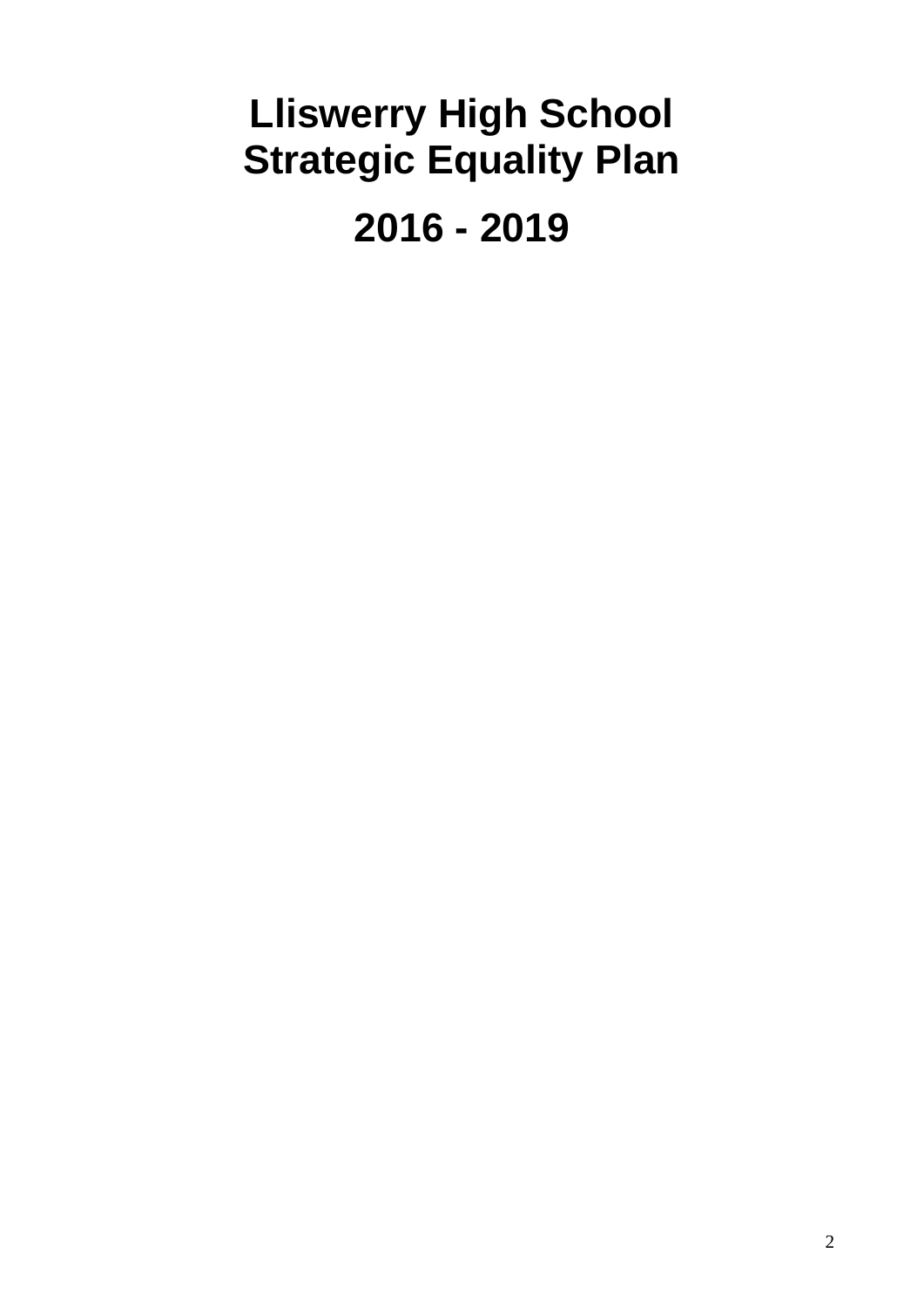#### **School Motto "Learning For Life"**

Our school motto underpins all we do in school. We aim to inspire pupils and support staff to ensure that learning for all at Lliswerry High School is a lifelong process.

#### **School Vision**

- All members of our school are valued and have a contribution to make to the improvement of our school
- All students make appropriate progress as individuals and develop into responsible citizens
- Our curriculum meets the needs of all learners and that the teaching engages, inspires and prepares them for their adult working life
- Our school values the wellbeing of all members of the community
- Students and staff will embrace our key message, "Learning for Life"

This is the school's second Strategic Equalities Plan (SEP) and sits above the school's Inclusion Policy. What was previously the school's Access Policy is covered by this Plan. This policy belongs to everybody and is relevant to all students, teaching and support staff, parents, carers, supporters and the local community.

As well as the specific actions set out beneath this plan, the school operates equality of opportunity in its day to day practice in the following ways:

We aim to provide all our pupils with the opportunity to succeed, and to reach the highest level of personal achievement. To do this, we will:

- use contextual data to improve the ways in which we provide support to individuals and groups of pupils;
- monitor achievement data according to the various protected characteristics and action any gaps;
- take account of the achievement of all pupils when planning for future learning and setting challenging targets;
- ensure equality of access for all pupils and prepare them for life in a diverse society;
- use materials that reflect the diversity of the school, population and local community in terms of the various protected characteristics, without stereotyping;
- promote attitudes and values that will challenge racist and other discriminatory behaviour or prejudice;
- provide opportunities for pupils to appreciate their own culture and celebrate the diversity of other cultures;
- seek to involve all parents in supporting their child's education;
- encourage classroom and staffroom discussion of equality issues which reflect on social stereotypes, expectations and the impact on learning;
- include teaching and classroom-based approaches appropriate for the whole school population, which are inclusive and reflective of our pupils

The Equality Act 2010 gives us the framework for this plan. The Human Rights Act 1998, the Welsh Language Act 1993 and the Welsh Language (Wales) Measure 2011 are also relevant to this policy.

#### **1 Equality vision and equality objectives**

The Equality Act 2010 requires all schools to have equality objectives in place by April 2012. These objectives cover all following protected characteristics: age, disability,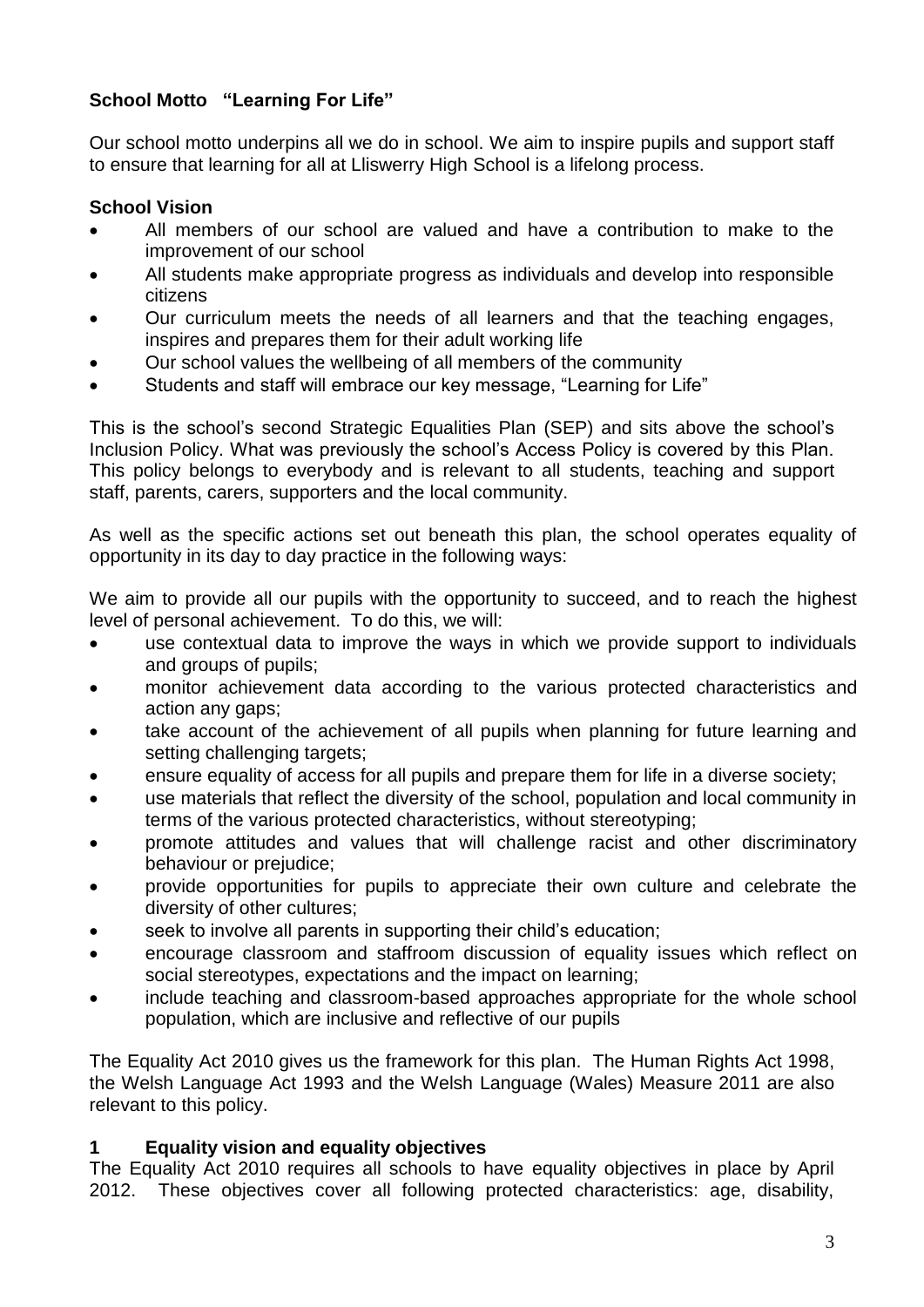gender reassignment, marriage and civil partnership, pregnancy and maternity, race, religion or belief, sex, sexual orientation, and include the Welsh language in Wales. Actions to achieve these objectives are in the action plan at the end of this document and have been included as an initiative or action in the School Improvement Plan.

To choose objectives for Lliswerry High School we:

- Researched equality objectives
- Listened to equality experts and Heads of Schools in Newport about their choice of equality objectives
- Discussed and agreed the possible objectives with school staff
- Discussed and agreed the possible objectives at a school council meeting
- Consulted the Lliswerry community
- Drew up a long list of objectives

#### **These are the equality objectives we have chosen for 2016-19:**

- **Aim to ensure that learners from all backgrounds do as well as all other groups of learners e.g. FSM/Non FSM learners, learners from different ethnicities**
- **Improve the attendance of all groups of learners to help them attend school regularly**
- **Support all genders to achieve as well as each other in their examinations**
- **Continue to analyse data related to outcomes with equality objectives evaluated and share with staff and Governors**

The following plan sets out our equality commitments. Actions are included in the Action Plan and the Strategic Equality Plan will be evaluated through the School Improvement Plan and the self-evaluation monitoring processes.

#### **2 School strategies and equalities**

Implementing the Strategic Equality Plan is included in objectives in the School Improvement Plan. Equalities implications will be identified in each school improvement objective. Progress on this plan will be reported to the Governors annually and included in the School's Self Evaluation. The Plan will be reviewed within 4 years of setting the equality objectives in 2016.

The delivery of our SEP will contribute to all of our actions and commitments to:

- raise standards;
- narrow the attainment gap in outcomes for children and young people;
- promote community cohesion

#### **3 The national equality agenda**

The following pieces of legislation are at the heart of the equality agenda.

#### **3.1 The Equality Act 2010**

The 9 protected characteristics of the 2010 Equality Act include everybody: age, disability, gender reassignment, marriage and civil partnership, pregnancy and maternity, race, religion or belief, sex and sexual orientation.

The Equality Act sets down Public Sector Duties that apply to all the school's functions:-

Promoting equality of opportunity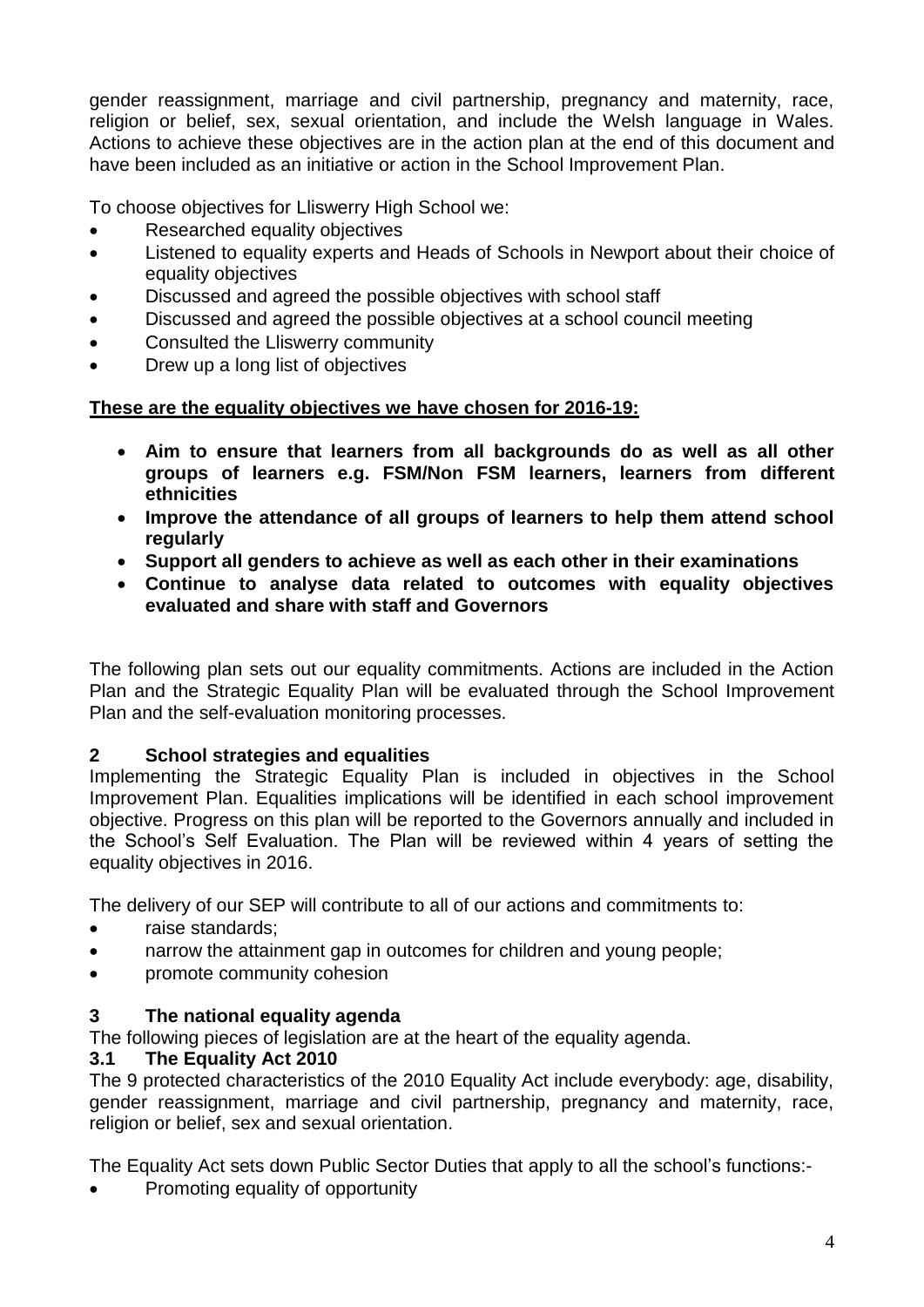- Promoting good community relations
- Eliminating discrimination

Specific public sector duties for Wales are set out in the Equality Act 2010 (Statutory Duties) (Wales) Regulations 2011, as issued by the Welsh Assembly Government.

#### **3.2 The Human Rights Act 1998**

Human Rights and equality are inextricably linked. Equality is treated as a fundamental human right, from the principle of equal respect for the inherent dignity of all people.

Article 14 of the Human Rights Act prohibits discrimination 'on any grounds such as sex, race, colour, language, religion, political or other opinion, national or social origin, association with a national minority, property, birth or other status'.

The words 'other status' have been held to cover, amongst other things, sexual orientation, illegitimacy, marital status, trade union membership, transsexualism, disability, carers and imprisonment.

Article 14 can only be used when attached to a complaint relating to another article of the Convention such as Article 3: right to life, liberty and security of person or Article 8: right to a private and family life, home and correspondence.

In some instances the Human Rights Act 1998 gives greater rights to people than other equalities legislation because it judges treatment against a fixed standard and does not rely on comparison between treatment of one group of people and another.

#### **3.3 The Welsh Language Act 1993 & the Welsh Language (Wales) Measure 2011**

The Welsh language has official status and belongs to all the people of Wales. The Welsh Language Measure puts the Welsh and English language on a basis of equality. The Welsh Language Education Scheme was approved by Newport City Council in 2007 and applies to all schools. The principles of the Scheme and this Plan are similar- in promoting equality of opportunity and good relations we will take the Welsh language into account alongside all the protected characteristics.

#### **4 Pupils**

#### **4.1 Open Access**

Our school is open to everyone. We will not discriminate in our admissions criteria, in providing education and access to any benefit, service or facility either directly or indirectly, against anyone with a protected characteristic.

We will not discriminate on the grounds of:

- **•** disability
- gender reassignment
- marriage and civil partnership
- pregnancy and maternity
- race
- religion or belief
- sex
- sexual orientation
- the Welsh language in Wales.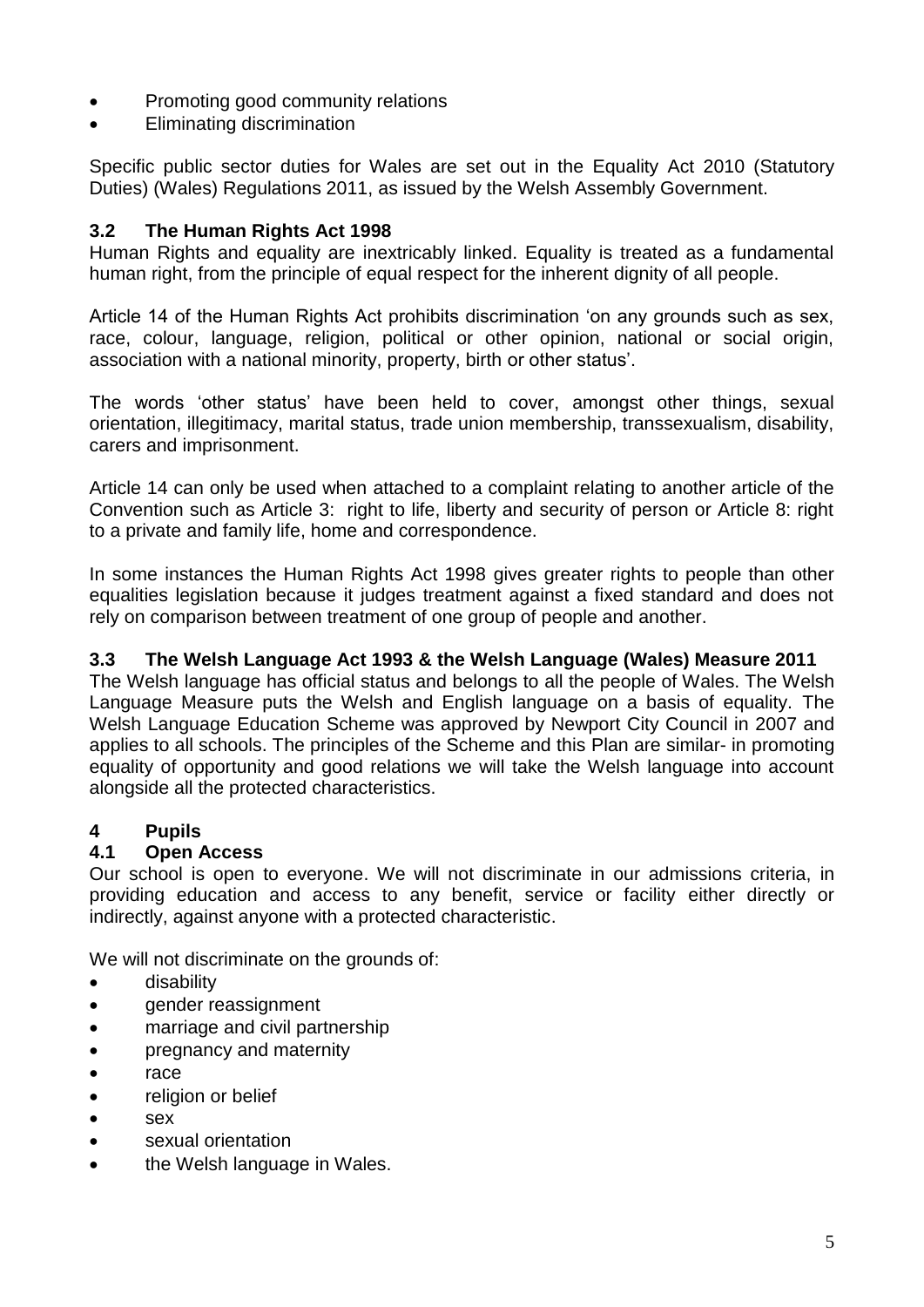Age is the  $9<sup>th</sup>$  protected characteristic. In a school context it applies to everybody except pupils.

Opportunities in our school will be of an equally high standard for everyone.

The school's duty to our pupils goes beyond just the formal education. It covers all school activities such as extra-curricular and leisure activities, after-school and homework clubs, sports activities and school trips, as well as school facilities such as libraries and IT facilities etc.

The school has a duty to make reasonable adjustments for disabled students. The duty is anticipatory. The school will ask disabled students whether they need any support or adjustments so that we are ready for them e.g. produce the lesson notes in large print or in an electronic format before the lesson. In some cases a disabled student may receive support under the special educational needs (SEN) framework under Part 4 of the Education Act 1993.

#### **4.2 How we deliver equality**

We will mainstream equality in providing education, access to benefits, service or facilities by making sure that people:

- Know the equality duties and the school's equality commitments
- Can access all the benefits of being at the school
- Know how to ask for help

 Are offered suitable support e.g. translation and interpretation, transport, technology, adaptations etc. where the lack of these services would place a person at a disadvantage on the grounds of a protected characteristic – to meet a need, not only a preference.

 $\bullet$ 

#### **4.3 What support can you expect?**

The school can only refuse to deliver support or adaptation if the school can prove that service is 'unreasonable 'or 'impractical'. However this can only apply to particular and unforeseen circumstances.

#### **4.4 Positive Action**

The school can take proportionate positive action to address disadvantages faced by students of a protected characteristic, or where it would enable or encourage participation by an under represented group.

#### **4.5 Communication**

The school will communicate with people in a way that is suitable for them. We will:

- Design materials that are easy to read- clear language and clear layout
- Use images that reflect the school and our local community
- Provide information in a variety of formats including large print, local languages etc. where needed
- Attach full contact details to make it easy for people to contact us
- **•** Train and support employees in effective communication.

#### **4.6 Curriculum, resources and involvement**

We will mainstream equality through the curriculum in our choice of diverse and challenging materials and activities. We will support young people to examine their lives and personal identity in the light of people's experiences which are both similar and different to them.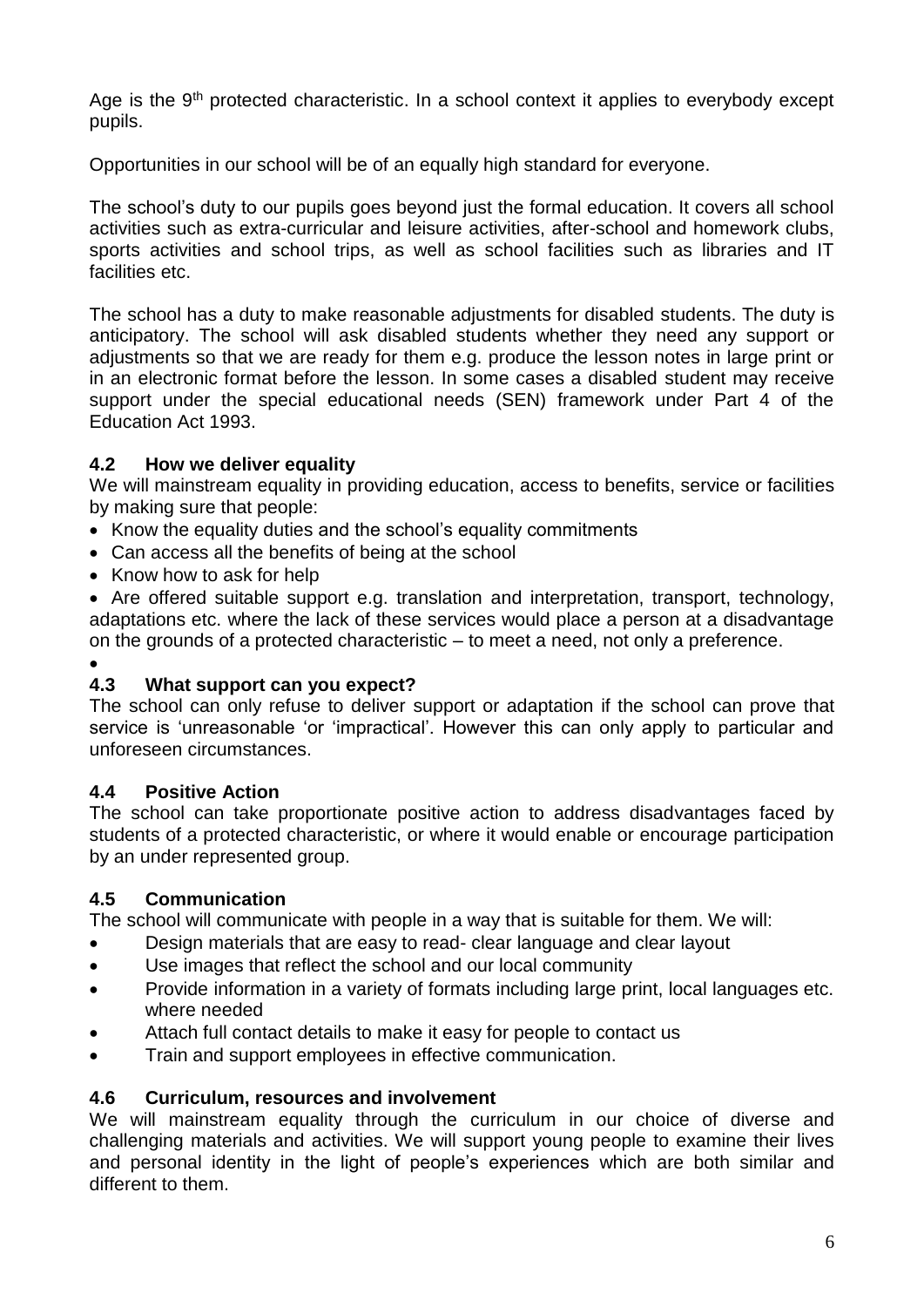The images we use will reflect the diversity of society in a positive way so to meet the third duty of the Equality Act - to promote good relations between people. We will not omit or avoid certain equality issues because to do so would be to promote a false picture of the people of Newport.

We will welcome people across the protected characteristics to our school to share their skills and experience. We will make sure that we make all people feel welcome.

#### **4.7 Buying goods and services and working in partnership**

The school will pass on its equalities duties to any person or body who:

- works for us or with us,
- delivers goods for us,
- whether they are paid, voluntary or partners.

All school contracts will state that they have to meet the equalities standards as set out in this Plan. The impact of this is that school related activities will be fair and equal for all employees, students and parents.

#### **4.8 Engagement**

The school consults and involves all the school's stakeholders on matters that concern them, including this Plan and Equality Objectives. Engaging people will give us evidence to work out how well we are doing in delivering equality.

The school has procedures for finding out how students think and feel about the school.

#### **4.9 Training**

We will make sure that all people involved with the school know our equality commitments and their personal duty under it. We will provide suitable training for all staff and students. Where there are issues or potential issues e.g. social tensions, we'll continue to address matters through the curriculum and where it's needed use targeted external interventions, for example Show Racism the Red Card etc.

We will encourage employees and governors to continually develop their learning and experience of equality matters through a range of methods including study, shadowing, partnerships and twinning work etc.

#### **4.10 Complaints and comments**

We welcome feedback about the school and we recognise that we need people to tell us how we are doing. If you have a concern or complaint, please let us know. You can tell a teacher or school employee, telephone, write or email us. If you'd like to make an appointment with a relevant person, we will arrange it.

When we deal with a concern or complaint we will do our best to keep people involved informed of what's happening and check that everyone is happy with the process. Advocacy and personal support is available for children and young people who need it.

#### **5. Discrimination, victimisation and harassment**

#### **5.1 Discrimination**

The Equality Act 2010 protects people from discrimination. The school will make sure that nothing we do discriminates against any person or people on the grounds of a protected characteristic. Human Rights are applicable to all people in relation to the school.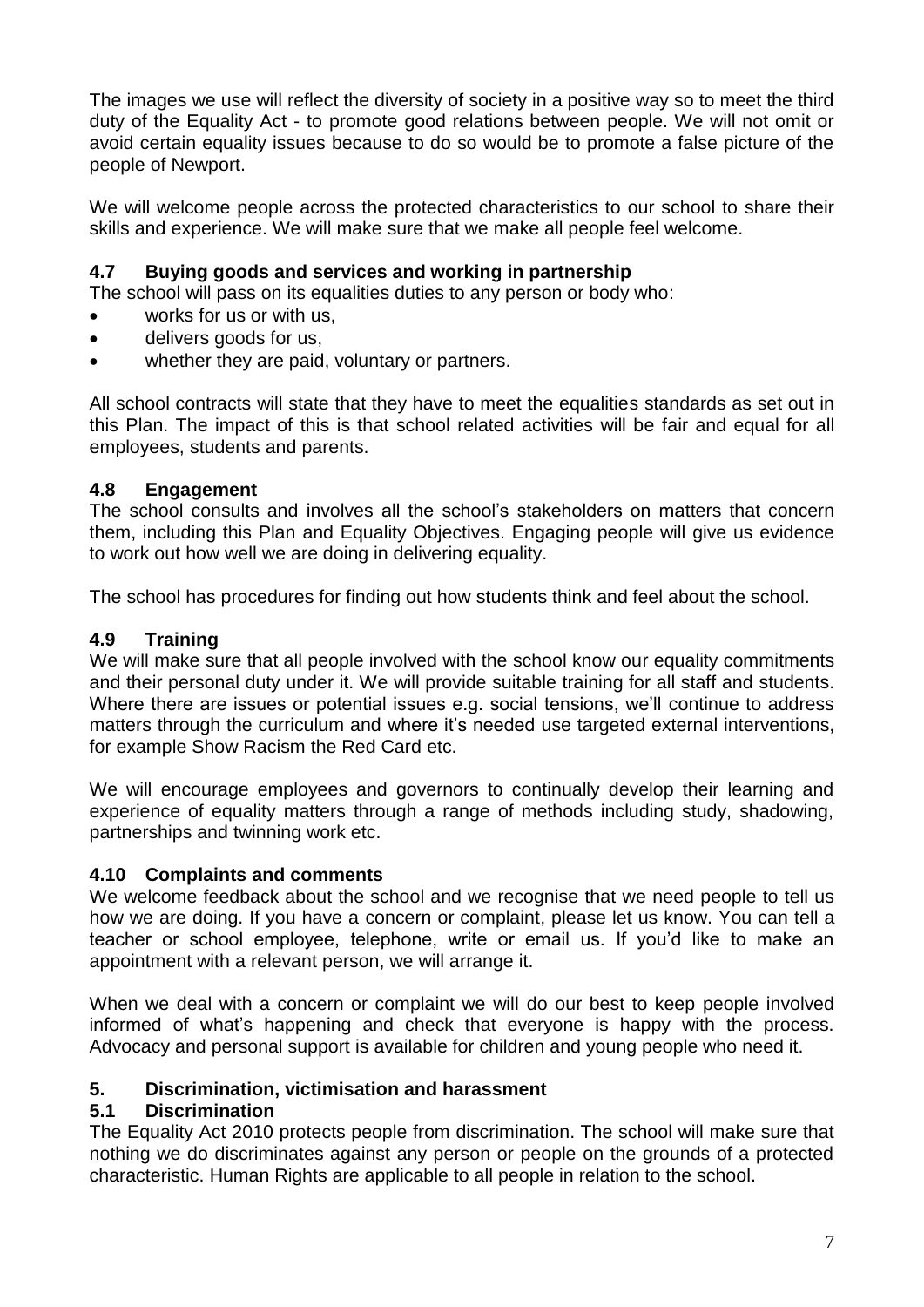There are four kind of illegal discrimination defined in the Equality Act 2010, they apply to service delivery and employment across the protected characteristics:

- 1. **Direct discrimination** where a person treats another less favourably because of a protected characteristic e.g. refused to admit a child because they are Roma.
- 2. **Combined direct (dual) discrimination** where a person is treated less favourably because of a combination of protected characteristics e.g. a school excludes a student because they are black and male.

**Discrimination based on association** is now illegal. Direct discrimination occurs when you treat a student less favourably because of their association with another person who has a protected characteristic e.g. their brother is a disabled person.

**Discrimination based on perception** is now illegal. Direct discrimination also occurs when you treat a student less favourably because you mistakenly think that they have a protected characteristic e.g. discrimination against a young person who is believed to be gay, even if they're not.

- 3. **Indirect discrimination** when a policy or practice is apparently neutral but the effect places a group of people at a significant disadvantage e.g. a rigid school dress code which does not account for items of clothing linked to religion.
- 4. **Discrimination arising from disability –** where a person is treated less favourably because of something related to their impairment e.g. a student with a learning disability disciplined for not obeying a rule that they hadn't understood because they didn't understand the rule.

#### **5.2 Harassment including bullying**

The school's work around personal and social education will help build a school community that understands and enjoys equality and diversity.

The Equality Act 2010 protects people from harassment. Harassment is unwanted behaviour that has the purpose or effect of violating a person's dignity or creating an intimidating, hostile, degrading, humiliating or offensive environment for that person.

The school has responsibility to protect students, prospective students, former students, employees etc. from harassment. The school will be pro-active on protecting people by raising awareness, training teachers and students, encouraging people to report harassment and will deal with problems as they arise.

Harassment now includes **harassment based on association** i.e. a friend of a disabled person, **or perception** i.e. mistakenly believed to be a Muslim etc.

Where there are instances of bullying in and associated with the school we will deal with instances promptly and sensitively. We recognise that instances that are motivated by prejudice against people of a particular characteristic, or bullying that affects one group of people in particular, has a greater negative effect, both for the people involved and for the school community.

#### **5.3 Victimisation**

The Equality Act 2010 protects people from victimisation on the grounds of any of the protected characteristics. Victimisation is when a person subjects another person to detriment because they have done, or believed that they will do, a 'protected act.'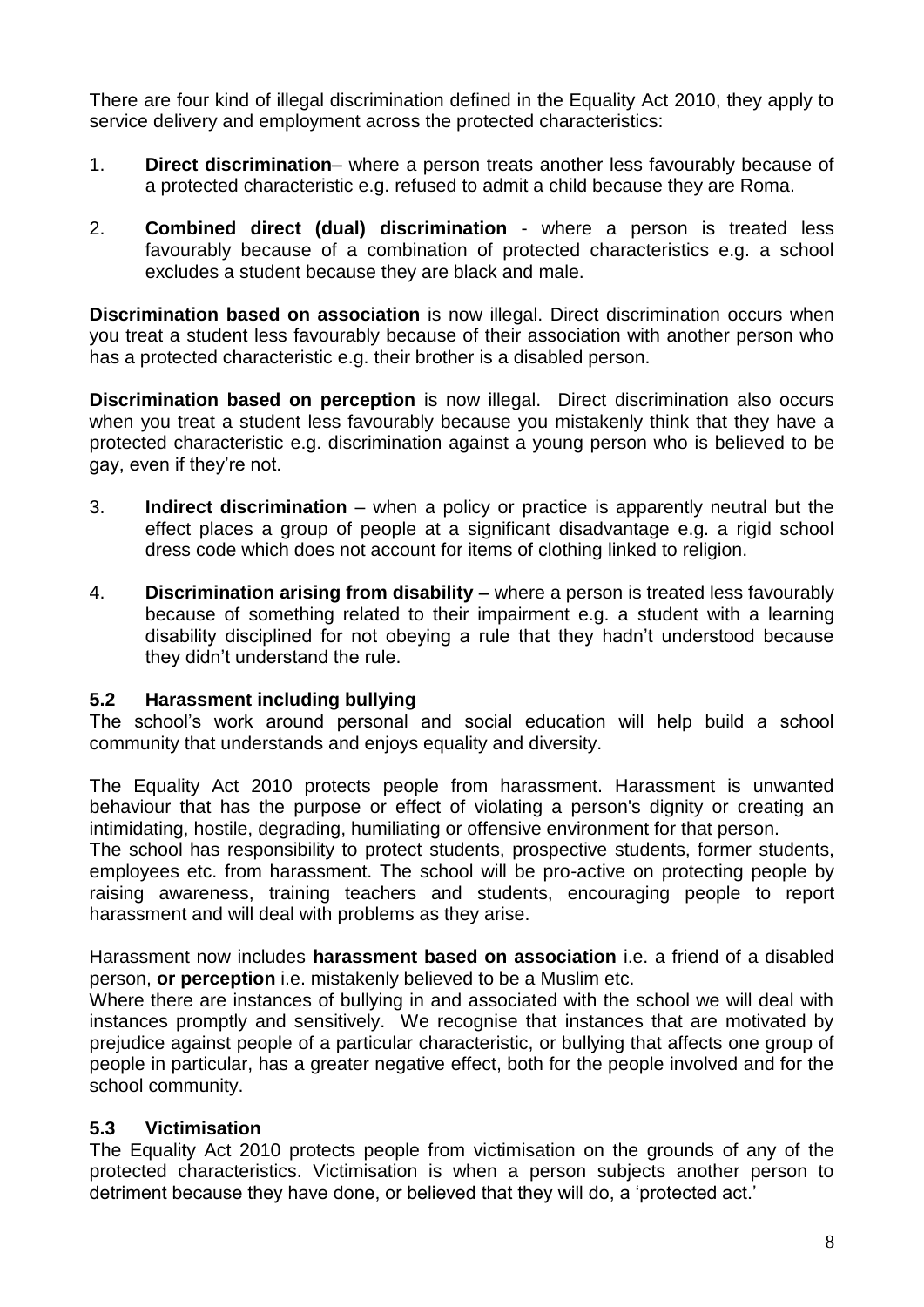A 'protected act' are acts that include giving information or evidence under the Equality Act 2010, bringing proceedings, or making an allegation in relation to the Act, as long as they have done so in good faith- that is they thought they were being honest.

#### **5.4 Discrimination**

Name calling, physical attacks, threats, the spreading of false rumours in person or via technology are all made more serious where a person is victimised for who they are. We know that discrimination and prejudice are particularly damaging to the individual and to family, friends and the school community. The school will take incidents of discrimination seriously and sensitively. False allegations are also taken seriously.

We will take an active role where discrimination is identified and it involves our employees, students or premises. Incidents 'on the bus' or 'outside school' negatively affect our students as much as incidents in school and we will tackle it where it is known.

Discrimination involving adults are treated differently to those involving children and young people. All adults are fully responsible for their actions. Children and young people may need support and education in matters to do with prejudice and discrimination and as such we will try to find solutions that involve the whole group and avoid criminalising individuals' because of their actions. We will work will partners to find solutions, in particular where incidents are complicated or involve a wide group of people.

#### **6 Responsibilities**

#### **Governing Body**

The governing body has set out its commitment to equality and diversity in this plan and it will continue to do all it can to ensure that the school is fully inclusive to pupils, and responsive to their needs based on the various protected characteristics. The governing body:

- seeks to ensure that people are not discriminated against when applying for jobs at our school;
- takes all reasonable steps to ensure that the school environment gives access to people with disabilities, and also strive to make communications as inclusive as possible for parents, carers and pupils;
- ensures that no child is discriminated against whilst in our school

In order to meet its reporting responsibility, the governing body will report on the progress of the SEP annually, as part of its Annual Report to parents.

#### **Senior Leadership Team (SLT)**

The SLT promotes equality and eliminates discrimination by:

- implementing the school's SEP, supported by the governing body in doing so;
- ensuring that all staff are aware of their responsibilities under the Act and are fully informed of our school's SEP and equality objectives,
- ensuring that all appointments' panels give due regard to this plan, so that no one is discriminated against when it comes to employment or training opportunities;
- promoting the principle of equal opportunity when developing the curriculum, and promoting respect for other people and equal opportunities to participate in all aspects of school life;
- treating all incidents of unfair treatment and any incidents of bullying or discrimination, including racist incidents, according to the Authority's and school's policies

#### **Staff – teaching and non-teaching**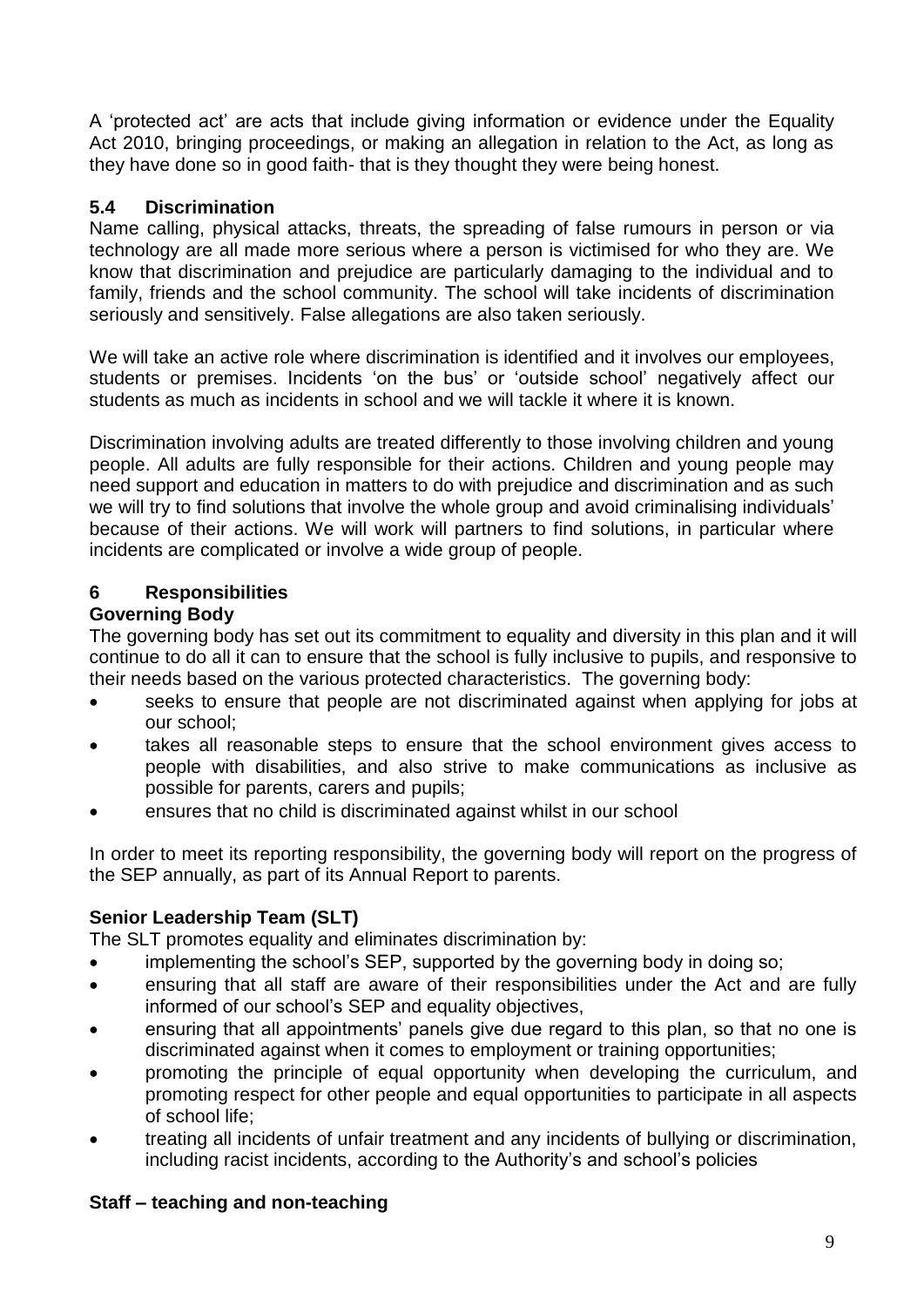The school regards equality for all as a responsibility for all. All members of staff contribute to ensuring that our school is a fair, just and cohesive community by:

- ensuring that all pupils are treated fairly, equally and with respect, and will maintain awareness of the school's SEP;
- striving to provide material that gives positive images based on the protected characteristics and challenges stereotypical images;
- challenging any incidents of prejudice, racism or homophobia, and record any serious incidents as prescribed in the LA and school's policies, e.g. reporting of racial incidents;
- supporting the work of all staff and encourage them to intervene in a positive way against any discriminatory incidents

#### **6.2 Taking decisions and Equality Impact Assessments**

The school uses two different tools to look at the potential equality impact of our actions.

Before introducing important new policies or measures the school carefully assesses the potential impact on equalities, positive or negative. Newport City Council has an Equality Impact Assessment tool which is suitable for schools. We will publish the Equality Impact Assessments as is required by law.

An Equality Impact Assessment will include:

- The purpose of the policy or practice
- A summary of the steps taken in the assessment (engagement)
- A summary of the information gathered and used
- The result of the assessment and
- Any decision taken by the school in relation to the results.

Newport City Council's Equality Self Evaluation Tool for Schools is different and used in different circumstances. It looks at the work of the school in detail and provides a snapshot of where we are. It asks similar questions to the EIA but in respect to the whole school development.

Whenever possible, a broad range of people including staff, parents, students and others are involved in consultation on policy development. Any issues arising will be addressed and stakeholders informed of decisions and actions.

#### **6.3 Performance**

The school uses Newport City Council's Equality Self Evaluation Tool to evaluate performance across most equality matters. Performance in relation to the Action Plan and Equality Objectives will be reported to Governors annually and included in the school's Self Evaluation Report.

#### **6.4 Identifying and publishing equality information**

The school will identify, publish and use equalities information each year to show how we are delivering the equality duty. The information we publish will be easy to find and easy to understand.

For students and school performance we will be publishing information on:

- Composition broken down by year group, ethnicity and gender
- Composition broken down by types of disability and special educational needs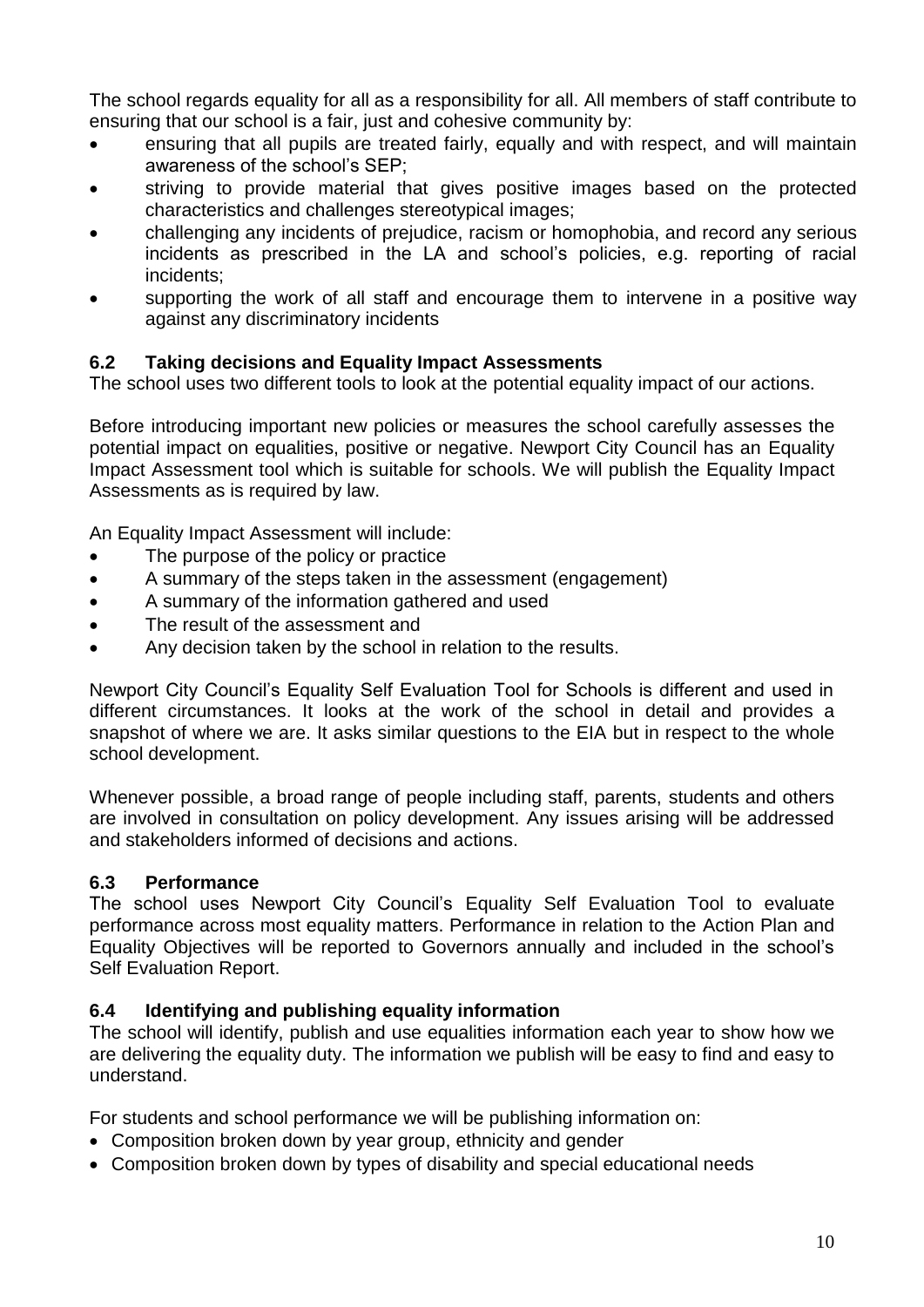• Inequality of outcome and participation connected with ethnicity, gender and disability, and with proficiency in English / Welsh

- Instances of discrimination
- Complaints.

We will be sensible in producing information and no data published will identify individuals.

Other matters including language needs, behavioural needs, poverty, schooling history etc. will be taken into account in analysing data and developing strategies to address equality differences.

#### **7 Employment**

#### **7.1 Employment**

The school aims to be a fair employer and promote a friendly working culture. Without committed enthusiastic, skilled and empowered people the school cannot succeed. We will create a healthy, safe and supportive work environment where people are respected for who they are and employees can perform at their best.

We want our workforce to reflect society in Newport. It is illegal to discriminate either directly or indirectly against people in selecting and employing people, in the terms of employment, access to training, promotion, transfers, retirement, dismissal, and other benefits on the grounds of any of the protected characteristics.

School employees are covered by the school's Pay Policy which ensures that we have robust payscales, performance management and commitment to continual professional development for employees through all employment levels. We have adopted Newport City Council's Human Resources Policies.

#### **7.2 Requests in relation to a protected characteristic**

We will make every reasonable endeavour to meet employees' requests relating to a protected characteristic, including dress, food, holidays, prayer times, work patterns, leave, support, physical adaptations etc. in order not to discriminate.

#### **7.3 Positive action in Employment**

Positive action measures can be used to counteract the effects of past discrimination so that people in such groups can achieve their potential. We will evidence that we believe such disadvantages or underrepresentation exists before taking action.

If two candidates meet the job requirements and are equally good candidates, the school may choose a candidate from a less represented group in order to address demographic balance in the workforce.

#### **7.4 Monitoring and publishing information on employment**

We will monitor and publish equality information on our workforce in line with Newport City Council's Strategic Equality Plan. This includes monitoring recruitment, employee development and retention.

The council's payroll service supports us in this. We will publish data in a way that does not identify individuals.

Figures on employment will not inform us of the reason for any differentials. For the causes of any differentials and actions to address them we'll ask current and prospective employees their opinions and experiences.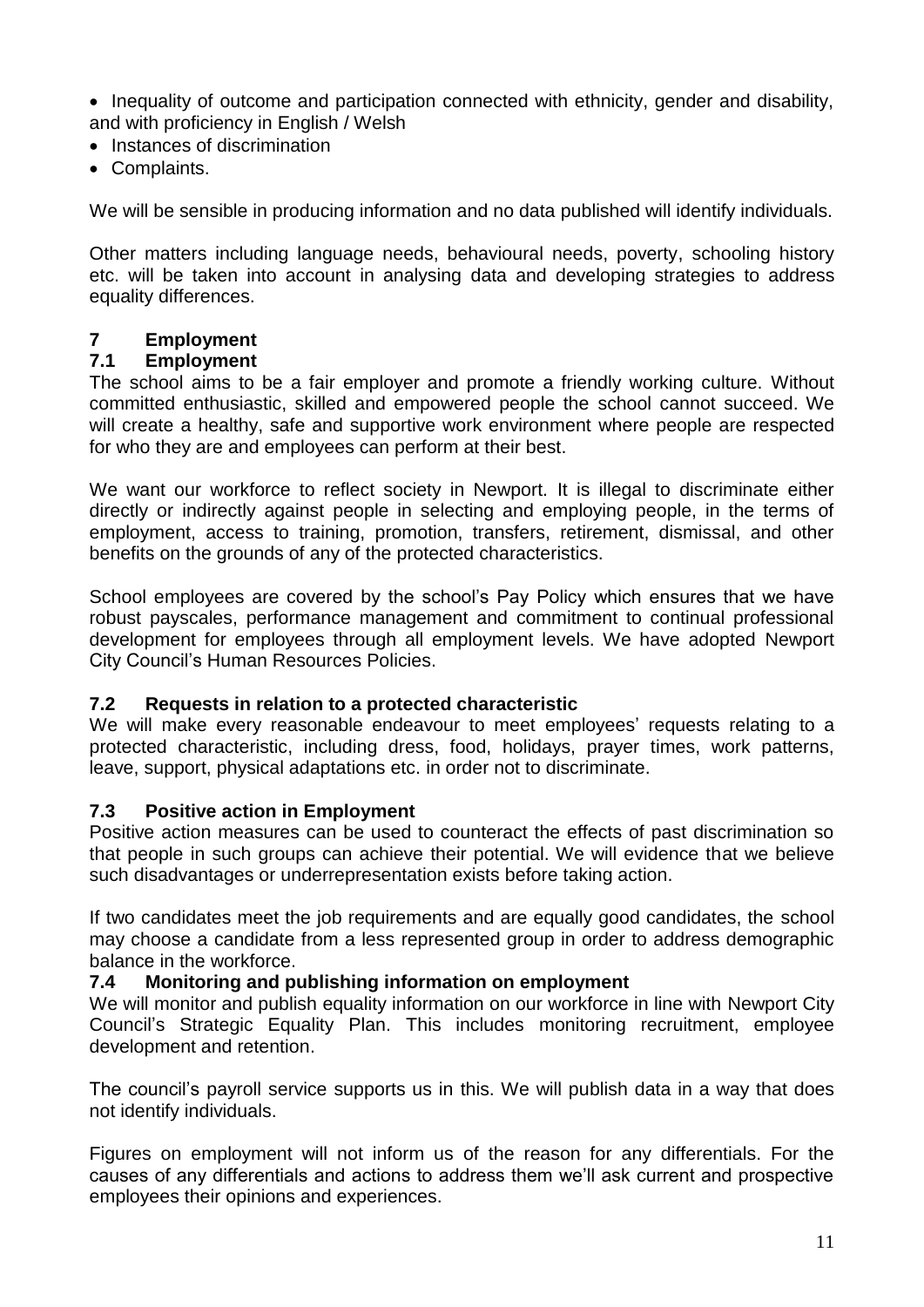#### **7.5 Positive about disabled people**

The school is committed to the two ticks -'Positive about disabled people' initiative which guarantees an interview for disabled people who meet the essential job requirements. We can make changes to an employee's environment and role if they are disabled.

#### **8 Equality Objectives and Action Plan**

Equality and diversity is a normal part of the school's everyday business. This action plan and equality objectives sets out the school's main equality projects. Many of these objectives and actions can also be found in the school's School Improvement Plan. There may be more or different work needed as opportunities arise.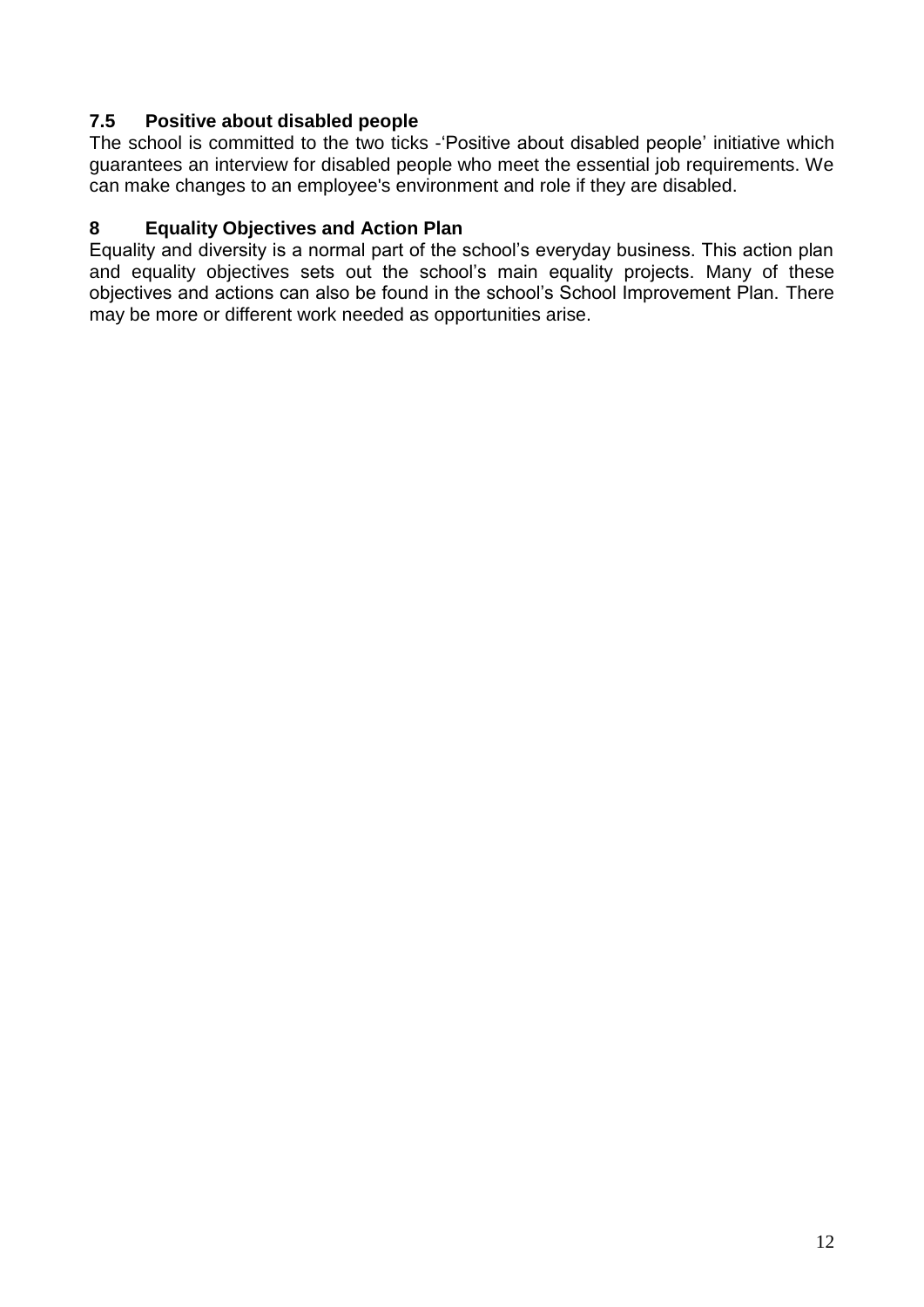#### **Equality Objectives and Action Plans**

| <b>Equality Objective 1</b>                                                                |                                                                                 |                                                                                                           |                  |                                                                          |                                                                                                                                                                                      |  |
|--------------------------------------------------------------------------------------------|---------------------------------------------------------------------------------|-----------------------------------------------------------------------------------------------------------|------------------|--------------------------------------------------------------------------|--------------------------------------------------------------------------------------------------------------------------------------------------------------------------------------|--|
| Aim to ensure that learners from all backgrounds do as well as all other groups of         |                                                                                 |                                                                                                           |                  |                                                                          |                                                                                                                                                                                      |  |
|                                                                                            | learners e.g. FSM/Non FSM learners, learners from different ethnicities         |                                                                                                           |                  |                                                                          |                                                                                                                                                                                      |  |
| <b>Evidence</b>                                                                            | Pupil outcomes                                                                  |                                                                                                           |                  |                                                                          |                                                                                                                                                                                      |  |
| <b>Protected</b>                                                                           | Disability, race                                                                |                                                                                                           |                  |                                                                          |                                                                                                                                                                                      |  |
| characteristic                                                                             |                                                                                 |                                                                                                           |                  |                                                                          |                                                                                                                                                                                      |  |
| Quantitative                                                                               |                                                                                 |                                                                                                           |                  | Differential in attainment between groups in 2016 is <12% and reduces to |                                                                                                                                                                                      |  |
| target                                                                                     | <10% by 2018                                                                    |                                                                                                           |                  |                                                                          |                                                                                                                                                                                      |  |
|                                                                                            |                                                                                 |                                                                                                           |                  |                                                                          |                                                                                                                                                                                      |  |
| <b>Action</b>                                                                              | <b>Outcome</b><br><b>What will</b><br><b>SUCCESS</b><br>look like?              | <b>Resources</b><br>and who is<br>involved?                                                               | <b>Timescale</b> | <b>Monitoring</b><br>arrangements                                        | <b>Actual</b><br>outcomes                                                                                                                                                            |  |
| 1 Monitor the<br>performance<br>of groups of<br>learners on at<br>least an<br>annual basis | Ongoing<br>monitoring<br>identifies<br>subjects<br>where<br>action is<br>needed | <b>HOKS</b><br><b>HOY</b><br><b>AB</b><br>Monitoring<br>& meeting<br>time                                 | Ongoing          | Tracking data<br>throughout<br>academic year                             | Differential in<br>attainment<br>between<br>groups reduces<br>year on year                                                                                                           |  |
| 2 Provide<br>mentoring and<br>support for all<br>pupils                                    | Each pupil<br>set targets<br>to improve<br>attainment                           | Parents'<br>Evenings<br>Data<br>Interim<br>Sheets and<br>Reports<br>Tutor<br>mentoring<br>Meeting<br>time | Ongoing          | Mentoring of<br>all pupils                                               | Differential in<br>attainment<br>between<br>groups of<br>learners<br>reduces year<br>on year as<br>learners accept<br>responsibility<br>for addressing<br>their learning<br>barriers |  |

| <b>Equality Objective 2</b><br>Improve the attendance of all groups of learners to help them attend school<br>regularly |                                                                                                                                                                                          |                          |  |  |  |  |  |
|-------------------------------------------------------------------------------------------------------------------------|------------------------------------------------------------------------------------------------------------------------------------------------------------------------------------------|--------------------------|--|--|--|--|--|
| <b>Evidence</b>                                                                                                         |                                                                                                                                                                                          | Pupil attendance figures |  |  |  |  |  |
| <b>Protected</b><br>characteristic                                                                                      | Race                                                                                                                                                                                     |                          |  |  |  |  |  |
| <b>Quantitative target</b>                                                                                              | Whole school attendance exceeds 91% in 2015-16, increasing<br>by a further 0.5% each year for the following 2 years                                                                      |                          |  |  |  |  |  |
| <b>Action</b>                                                                                                           | <b>Monitoring</b><br><b>Timescal</b><br><b>Outcome</b><br><b>Resource</b><br><b>Actual</b><br><b>What will</b><br>arrangement<br>outcomes<br>s and<br>е<br>who is<br><b>SUCCESS</b><br>s |                          |  |  |  |  |  |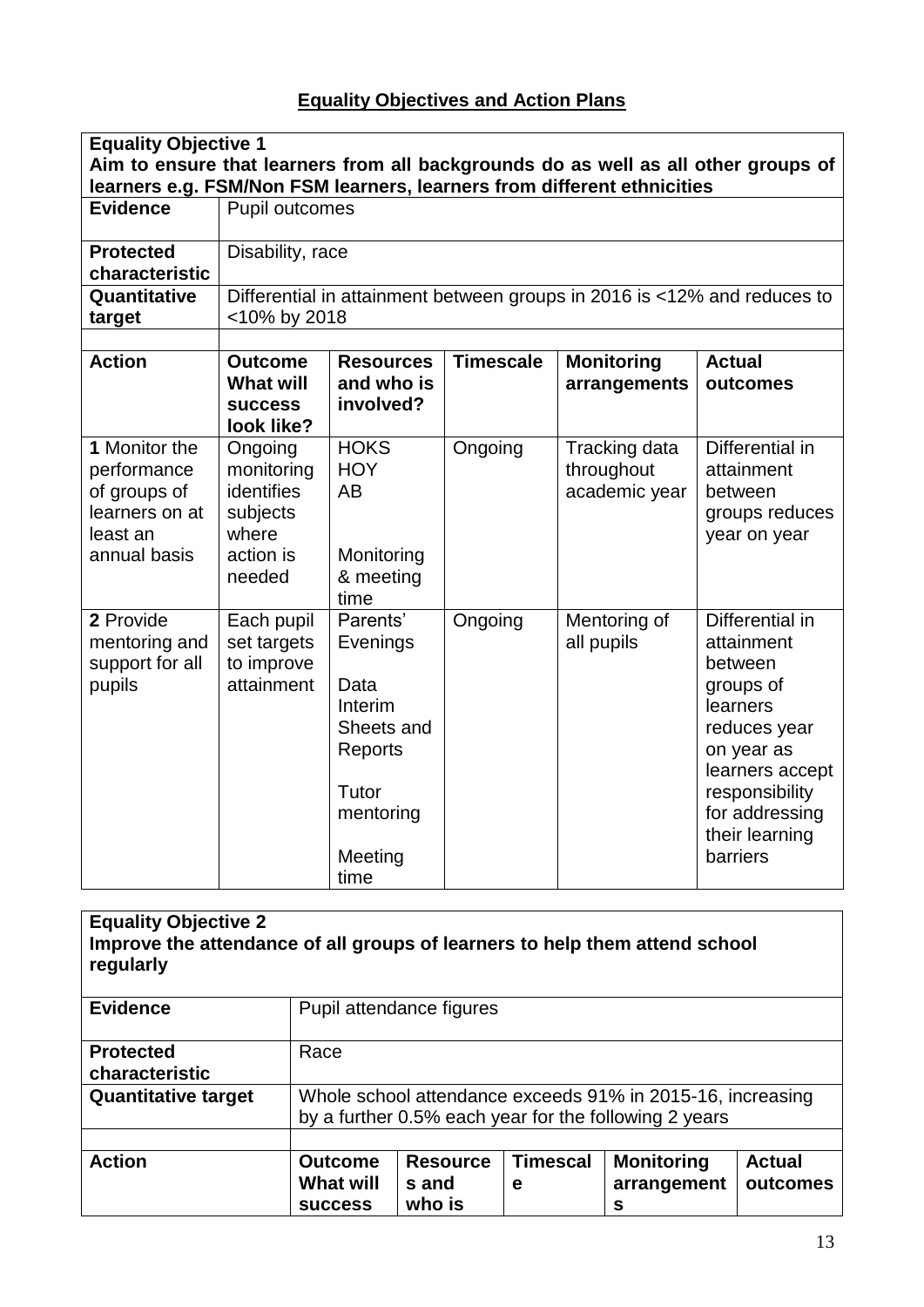|                         | look like?  | involved?       |         |                    |                 |
|-------------------------|-------------|-----------------|---------|--------------------|-----------------|
| 1 Monitor attendance    | Ongoing     | Attendanc       | Annual  | <b>Termly Data</b> | <b>Patterns</b> |
| of groups of students   | monitoring  | e Officers,     | and on- | analysis           | οf              |
| and action taken        | identifies  | EWO,            | going   | meeting            | attendanc       |
| where issues identified | the         | HOKS,           |         |                    | e and           |
|                         | attendanc   | <b>HOY</b>      |         |                    | absence         |
|                         | e of        | <b>SLT</b>      |         |                    | are             |
|                         | different   |                 |         |                    | identified      |
|                         | racial      | Monitoring      |         |                    | Attendanc       |
|                         | groups      | & meeting       |         |                    | e               |
|                         |             | time            |         |                    | improves        |
|                         |             |                 |         |                    | year on         |
|                         |             |                 |         |                    | year            |
| $\mathbf{2}$            | HOKS,       | Attendanc       | Ongoing | Fortnightly        | Attendanc       |
| HOKS/HOY/EWO/GE         | HOY,        | e Officers,     |         | meetings of        | e               |
| Ms involvement where    | EWO,        | <b>HOKS</b> and |         | EWO and            | improves        |
| attendance falls below  | <b>GEMs</b> | <b>HOY</b>      |         | <b>HOKS. HOY</b>   | year on         |
| desirable levels to     | interventio | EWO,            |         |                    | year            |
| engage with learners    | n is        | Roma            |         |                    |                 |
| and families            | appropriat  | Heritage        |         |                    |                 |
|                         | e to the    | Worker          |         |                    |                 |
|                         | groups of   |                 |         |                    |                 |
|                         | students    | Meeting         |         |                    |                 |
|                         |             | time            |         |                    |                 |

| <b>Equality Objective 3</b><br>Support all genders to achieve as well as each other in their examinations |                                                                                                                                      |                                                              |                  |                                   |                                                                                                                                                   |  |
|-----------------------------------------------------------------------------------------------------------|--------------------------------------------------------------------------------------------------------------------------------------|--------------------------------------------------------------|------------------|-----------------------------------|---------------------------------------------------------------------------------------------------------------------------------------------------|--|
| <b>Evidence</b>                                                                                           | <b>Pupil Outcomes</b>                                                                                                                |                                                              |                  |                                   |                                                                                                                                                   |  |
| <b>Protected</b><br>characteristic                                                                        | Gender                                                                                                                               |                                                              |                  |                                   |                                                                                                                                                   |  |
| Quantitative<br>target                                                                                    | Differential of attainment in 2015-16 improves to <10% and further<br>reductions in the next 2 years – in line with Family and Wales |                                                              |                  |                                   |                                                                                                                                                   |  |
| <b>Action</b>                                                                                             | <b>Outcome</b><br><b>What will</b><br>success look<br>like?                                                                          | <b>Resources</b><br>and who<br>is<br>involved?               | <b>Timescale</b> | <b>Monitoring</b><br>arrangements | <b>Actual</b><br>outcomes                                                                                                                         |  |
| 1 Monitor the<br>performance<br>of girls and<br>boys on at<br>least an<br>annual basis                    | Ongoing<br>monitoring<br><b>identifies</b><br>subjects/learners<br>where action is<br>needed                                         | <b>LOLs</b><br><b>Teachers</b><br><b>Tutors</b><br>Governors | Annual           | Tracking data<br>review           | Differential in<br>attainment<br>between girls<br>and boys<br>reduces year<br>on year<br>Learners<br>achieve their<br><b>FFT</b><br>grades/levels |  |
| 2 Mentoring                                                                                               | Each pupil set                                                                                                                       | <b>SLT</b>                                                   | Annual           | <b>Target setting</b>             | Differential in                                                                                                                                   |  |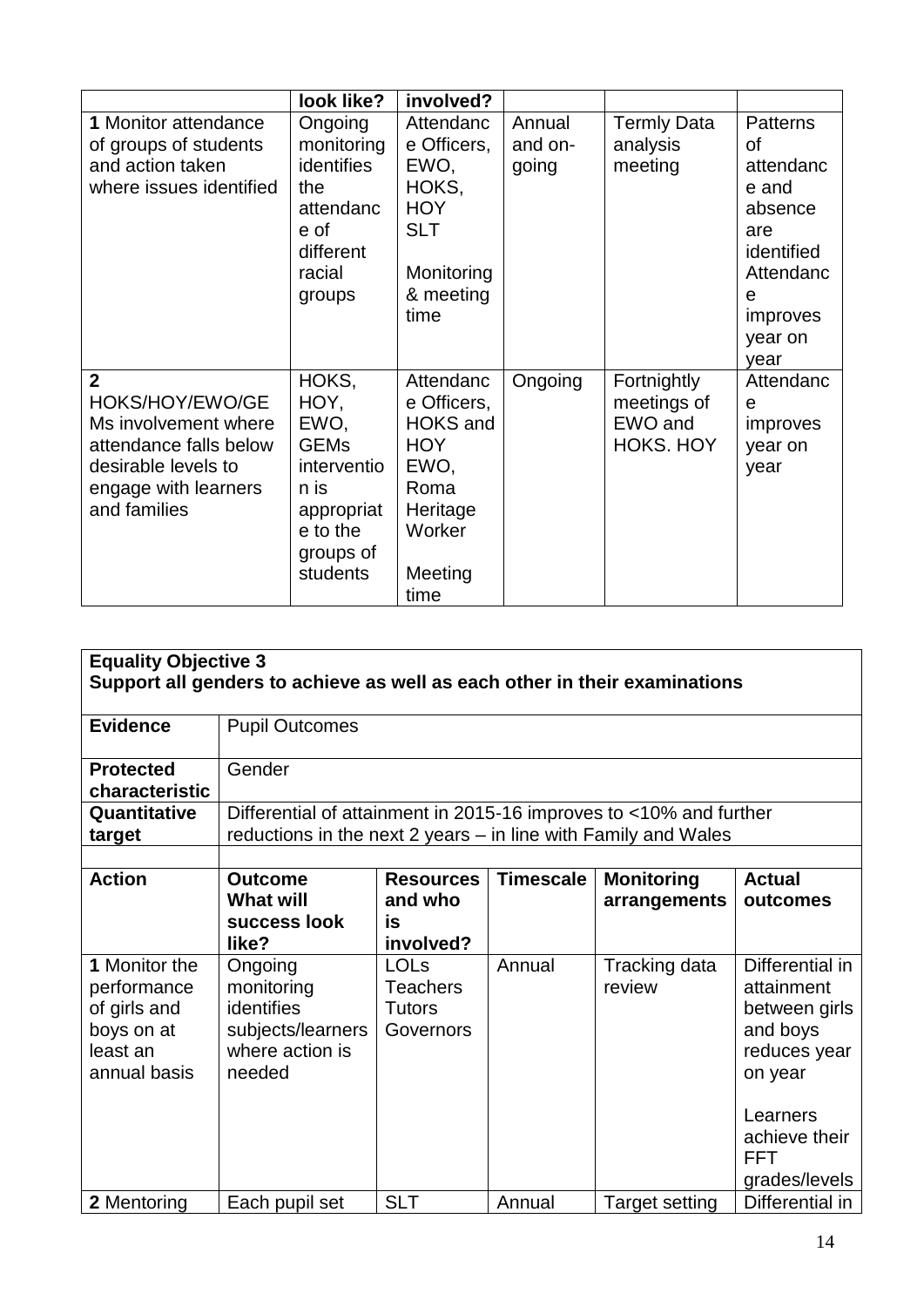| by<br>SLT/Pastoral<br>Staff of key<br>learners | targets to<br>improve their<br>attainment | <b>LOLs</b><br><b>Teachers</b> | and review | attainment<br>between girls<br>and boys<br>reduces year<br>on year as<br>learners<br>accept<br>responsibility<br>for<br>addressing |
|------------------------------------------------|-------------------------------------------|--------------------------------|------------|------------------------------------------------------------------------------------------------------------------------------------|
|                                                |                                           |                                |            | their learning<br>barriers                                                                                                         |

| <b>Equality Objective 4</b>                                                                                           |                                                                                                                                                                                                         |                                                                                                          |        |                          |                                                                                                 |  |
|-----------------------------------------------------------------------------------------------------------------------|---------------------------------------------------------------------------------------------------------------------------------------------------------------------------------------------------------|----------------------------------------------------------------------------------------------------------|--------|--------------------------|-------------------------------------------------------------------------------------------------|--|
| Continue to analyse data related to outcomes with equality objectives evaluated<br>and share with staff and Governors |                                                                                                                                                                                                         |                                                                                                          |        |                          |                                                                                                 |  |
|                                                                                                                       |                                                                                                                                                                                                         |                                                                                                          |        |                          |                                                                                                 |  |
| <b>Evidence</b>                                                                                                       | <b>Pupil Outcomes</b>                                                                                                                                                                                   |                                                                                                          |        |                          |                                                                                                 |  |
| <b>Protected</b><br>characteristic                                                                                    | <b>Equality Objectives</b>                                                                                                                                                                              |                                                                                                          |        |                          |                                                                                                 |  |
| Quantitative<br>target                                                                                                |                                                                                                                                                                                                         | Gender differential in line with Family and Wales<br>Ethnic group outcomes achieve in line with FFT data |        |                          |                                                                                                 |  |
|                                                                                                                       |                                                                                                                                                                                                         |                                                                                                          |        |                          |                                                                                                 |  |
| <b>Action</b>                                                                                                         | <b>Timescale</b><br><b>Monitoring</b><br><b>Actual</b><br><b>Outcome</b><br><b>Resources</b><br>and who is<br><b>What will</b><br>arrangements<br>outcomes<br>involved?<br><b>SUCCESS</b><br>look like? |                                                                                                          |        |                          |                                                                                                 |  |
| 1 Monitor the<br>performance<br>of groups of<br>learners on at<br>least an<br>annual basis                            | Ongoing<br>monitoring<br>identifies<br>subjects<br>where<br>action is<br>needed                                                                                                                         | <b>LOLs</b><br><b>Teachers</b><br>Governors                                                              | Annual | Tracking data<br>review  | Differential in<br>attainment<br>between<br>groups<br>reduces year<br>on year                   |  |
| $\overline{2}$<br>Interventions<br>deployed as<br>required to<br>support<br>individual and<br>groups of<br>learners   | Learner<br>outcomes<br>improve in<br>line with<br>expectation                                                                                                                                           | <b>HOKS</b><br><b>HOY</b>                                                                                | Annual | Intervention<br>tracking | Attainment<br>data indicates<br>learners in<br>groups<br>achieve in line<br>with<br>expectation |  |

#### **Strategic Equality Plan Action Plan**

The action plan below contains actions relevant to the SEP that aren't already included under an Equality Objective.

#### **Strategic Equality Plan Action Plan**